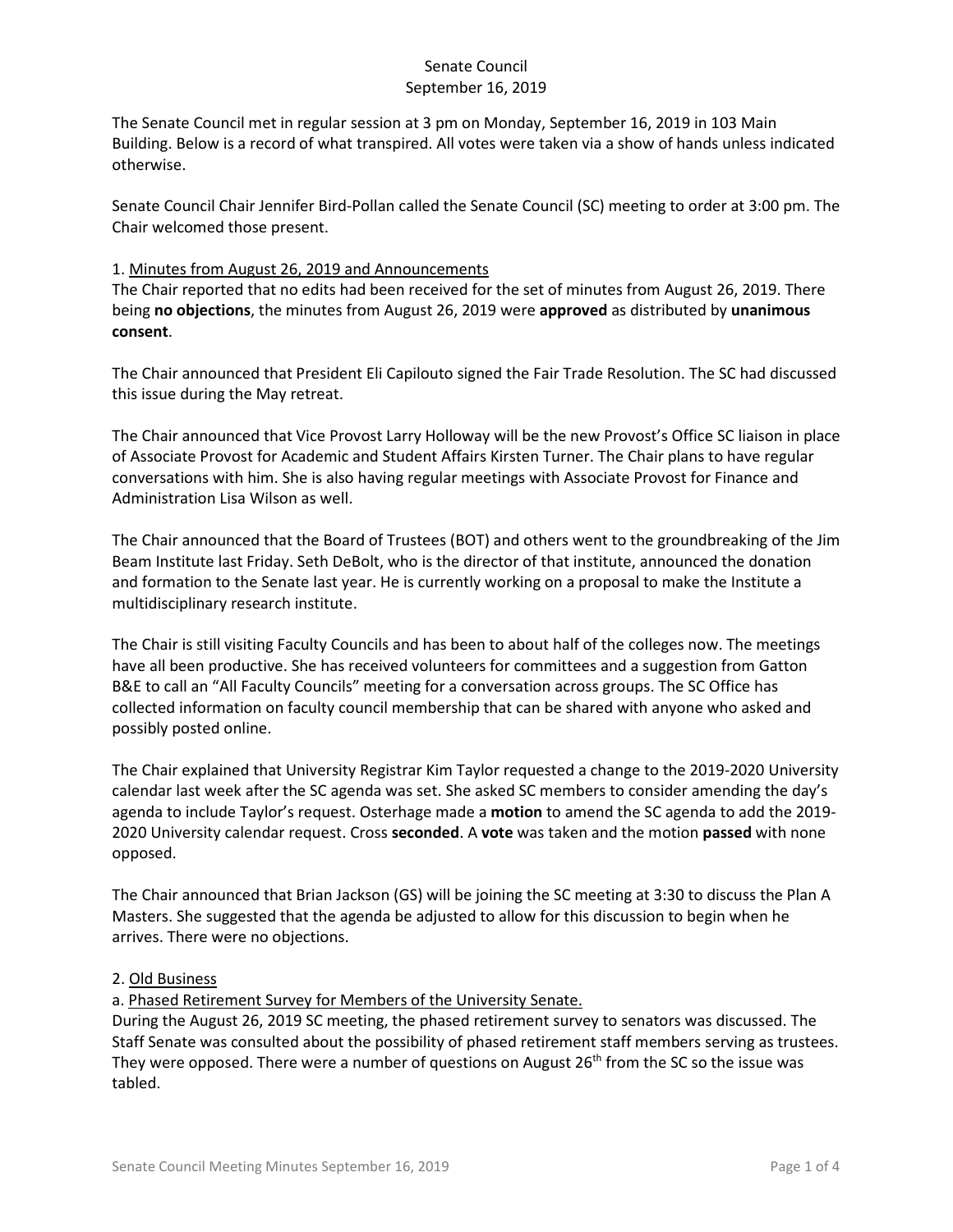The floor was opened for conversation. There was discussion about the current *Administrative Regulation (AR) 3.2* regarding phased retirement. At the request of SC, the Chair had a conversation with President Capilouto last year about changing the AR. The President requested feedback from a wider group of faculty and staff before moving forward.

Blonder made a **motion** to send the phased retirement survey out to the Senators. Cross **seconded**. The Chair reminded SC that they had previously discussed asking Senators at a Senate meeting to informally survey their constituents before sending out the phased retirement survey. Cross suggested a friendly amendment to send out the survey again to SC for review before bringing it before the Senate. The Chair reminded the SC that any suggestions they wanted to make regarding the survey would be welcomed.

A **vote** was taken and the motion **passed** with none opposed.

## 3. Request to Waive *Senate Rules 5.2.4.8.1* ("Common Examinations") for MA 137

The Chair introduced Alberto Corso (AS), who is the instructor for MA 137. 150 students in the course have another class at the same time during finals week so their exam will have to be rescheduled. Corso suggests moving the exam from Wednesday to Monday of the same week. 12 students will still have conflicts, but rescheduling will be more manageable for this number. Grossman made a **motion** to waive *SR 5.2.4.8.1* for MA 137 for the fall 2019 semester. **Cramer seconded**. After discussion a **vote** was taken and the motion **passed** with none opposed.

4. Nominee for Ad Hoc Committee to Review the Institute for the Study of Free Enterprise

The Chair explained that Jenny Minier (BE) is on sabbatical this year and has requested to be removed from the ad hoc committee to review the Institute for the Study of Free Enterprise. The SC recommended replacing Minier and suggested nominees. Vincent made a **motion** to nominate a specific faculty member from Gatton B&E. Cross **seconded**. Grossman made a friendly amendment to include a second faculty member as an additional choice. A **vote** was taken and the motion **passed** with none opposed.

#### 5. Plan A Master's Update

Dean Brian Jackson joined the SC meeting and introductions were made. The Chair also welcomed the participation of Assistant Provost for Strategic Planning & Institutional Effectiveness Annie Davis Weber.

The Chair gave a recap of the exception voted on during the May SC retreat to allow an expedited process for Plan A Master's programs to add six hours for courses with the 768 number. The reason for doing this is because the Southern Association of Colleges and Schools - Commission on Colleges (SACS) mid-term review found that some Plan A Master's degree programs were being awarded for less than the 30 transcripted hours that SACS require. She noted that there were other larger policy-related issues, such as whether or not the thesis should appear on a student's transcript. When the Chair met with directors of graduate studies (DGSs), concerns were raised that the 768 courses were not showing up as attempted and earned credit on the transcript. After some sleuthing, it was determined that unclear language in the *Senate Rules* (that will be fixed soon) prevented the 768 courses from being reported as attempted and earned credit.

Ms. Brothers passed around the exception form she developed for the expedited process. There was discussion about the six hour requirement being met in other ways than course 768 and how that might be reflected on the form or processed through the existing program change form. There was extensive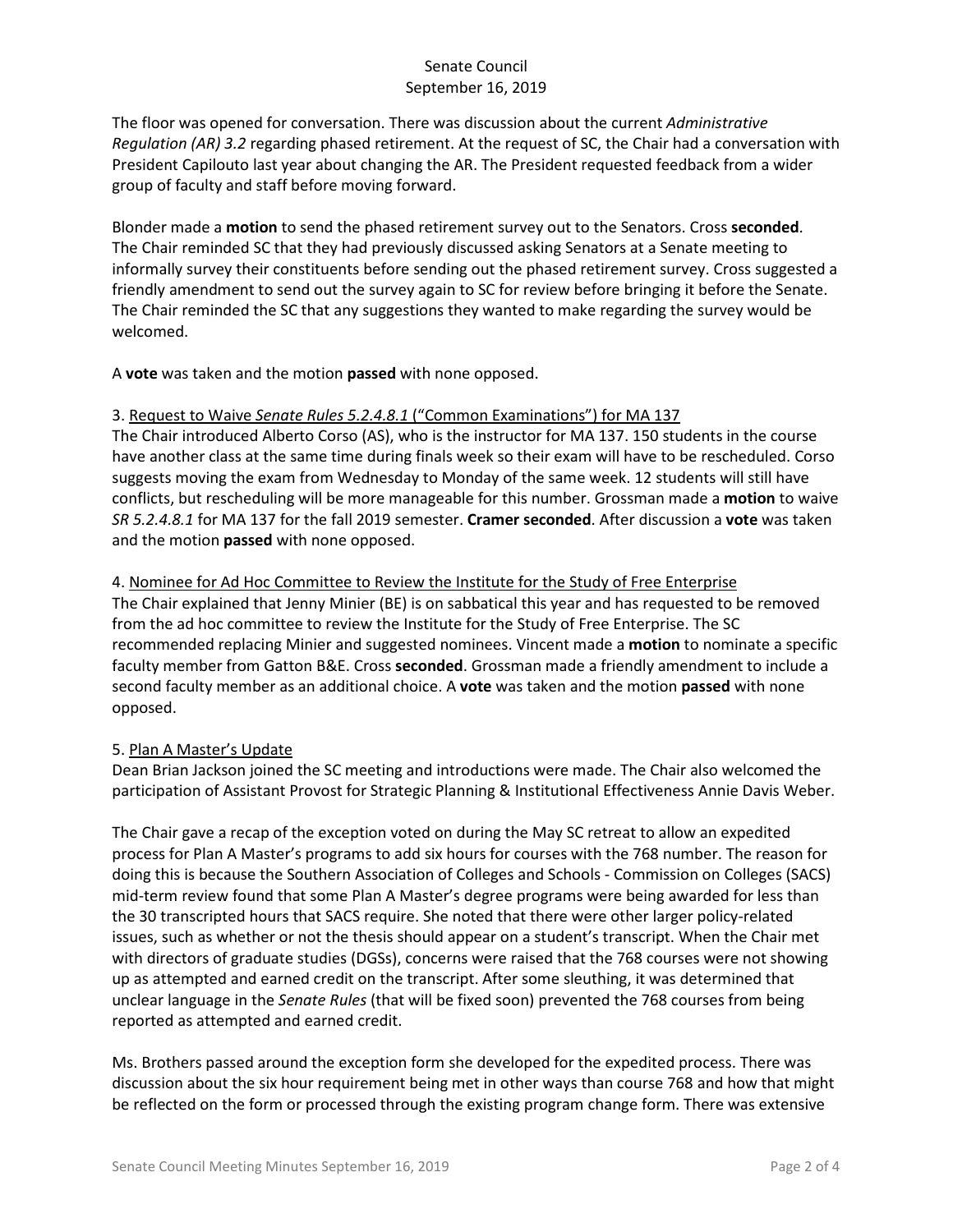discussion regarding the pros and cons of allowing use of an expedited form that theoretically allowed any course to be used, not only a 768 course. Some SC members commented that those who did not want to use a 768 course could go through the Senate's regular program change process; there was a sense that some objections from DGSs were attempts to bypass the Senate's regular program approval process. Weber commented that there would be far less academic oversight of the curriculum if any course could be used than is currently the case, generally. As discussion continued, the Chair reiterated the need for a final decision because people across campus were waiting on the SC's final determination. On behalf of other DGSs in Engineering, Cramer asked if the deadline could be extended

Grossman **moved** to add language to the form: In addition to use of 768, if you prefer to not use 768, how will you satisfy the requirement for 30 credit hours; note that this may not be automatically approved by the SC office. Cramer **seconded**. After discussion, a **vote** was taken and the motion **failed** with four in favor, five opposed, and one abstained.

The Chair asked SC if they would like to extend the deadline for turning in the current exception form. Weber commented that if the deadline were to be extended, consideration should be given to timing so that incoming fall 2020 students would be aware of the addition of requirements for 768 courses. There was discussion and Grossman **moved** to extend the deadline to December 1, 2019. Soult **seconded**. A **vote** was taken and the motion **passed** with none opposed.

The Chair asked the SC if there were any objections to moving to the calendar issue on the agenda since Kim Taylor was present. There were no objections.

8. Item Requested by Registrar to be Added to Agenda: *Proposed change to 2019-20 University Calendar* (Prohibition on Changing Majors)

An email was circulated last week to SC explaining a request from the Registrar's office to shorten the window for not changing majors from eight to six weeks in the 2019-20 University calendar.

Taylor explained there was a request approved last spring to shorten the window and she requested this change again for fall 2019 and spring 2020. Previously, advisors processed major changes and the eight week window gave them the time they needed to focus on advising students. The Registrar's Office has a new process that reduces the burden on the colleges to process major changes, so the window does not need to be as long.

There were many questions and comments from SC members. After discussion, Hamilton made a **motion** to accept the shorted window on the calendar as described in the proposal on the agenda. **Vincent** seconded. A **vote** was taken and the motion **passed** with none opposed.

#### 6. Director of Smart Campus Initiatives Abbie Loynachan

The Chair introduced Abbie Loynachan who has recently been appointed as the Director of the Smart Campus Initiative. Loynachan explained that university leadership feel that UK is in a prime position to be a national leader with the Smart Campus Initiative. The initiative has three parts: iPads, application development, and Esports.

Loynachan described the three parts of the initiative and took questions from SC members.

#### 8. Curriculog-Based Revised Methods and Formats for Program Approval Process